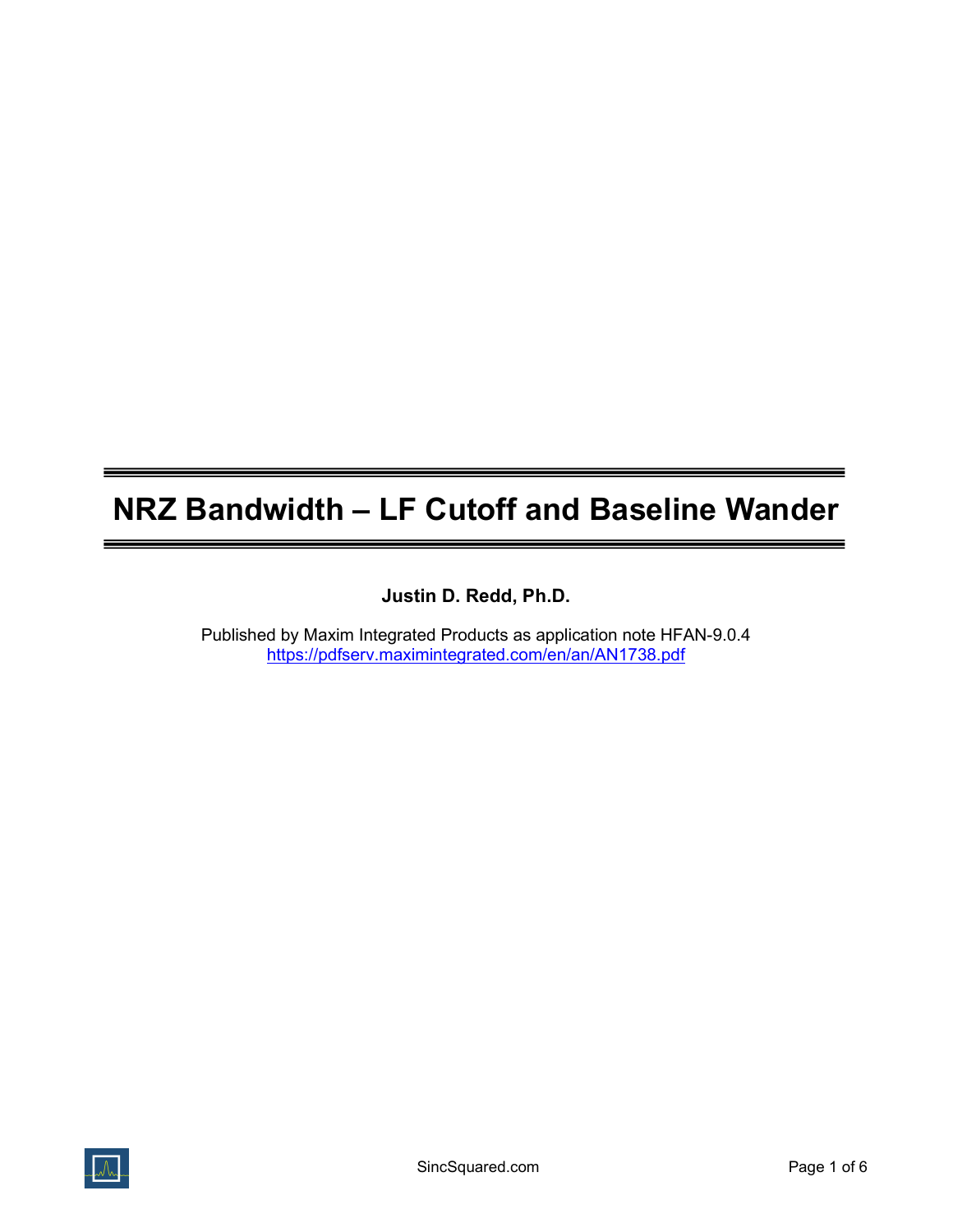## NRZ Bandwidth – LF Cutoff and Baseline Wander

#### 1 Introduction

A fundamental goal when designing physical-layer digital communication systems is transmission of the data signal through the system with minimum distortion. In order to accomplish this goal, it is imperative to match (as closely as possible) the system bandwidth to the bandwidth requirements of the data. The effects of limiting the high end of the system bandwidth have been documented in a previous application note (HFAN-9.0.1 "NRZ Bandwidth – HF Cutoff vs. SNR"). The purpose of this application note is to explore the effects of limiting the low end of the system bandwidth.

For various reasons it can be advantageous to block transmission of the lowest frequency (i.e., direct current) components of a signal. This is commonly done by inserting a series capacitor in the transmission path and is generally called "accoupling". There are also other reasons, intentional or otherwise, that the low-frequency portion of a signal may be attenuated or blocked. This application note focuses on the effects of attenuating the low-frequency components of nonreturn-to-zero (NRZ) data signals.

#### 2 NRZ Encoded Data

In order to transmit binary data, it must be encoded into a signal (e.g., an electrical or optical waveform) that is suitable for the transmission medium (e.g., copper cable, optical fiber, etc.). Of the many binary data encoding methods currently in use, nonreturnto-zero (NRZ) is one of the most common.

In NRZ encoding, each binary digit (bit) is assigned an equal amount of time, called the bit period,  $T<sub>b</sub>$ . During each bit period, a binary one is represented by a high amplitude, and a binary zero is represented by a low amplitude. The sequence of encoded bits is called the bit stream or data signal. Timing synchronization is maintained by a square wave signal called the bit clock. An NRZ encoded bit stream and bit clock are illustrated in Figure 1.



Figure 1. NRZ encoded bit stream

We have previously shown<sup>1</sup> that the power spectral density of random NRZ data can be mathematically represented by  $\alpha$ T<sub>b</sub>sinc<sup>2</sup>(T<sub>b</sub>f), where sinc(f) is defined as (sin  $\pi f/\pi f$ ,  $\alpha$  is a proportionality constant, and f is the frequency in Hertz. This result is illustrated in Figure 2 (note that the frequency axis is normalized to the data rate).



Figure 2. Power spectrum of random NRZ data

### 3 Low-Frequency (LF) Cutoff

When the low-frequency components of the random NRZ data are attenuated, the power spectrum takes on a modified form. This is illustrated by the modified power spectrum of Figure 3, where the normalized frequency,  $T_b f_c$ , represents the halfpower (i.e., 3dB) frequency that is called the *low*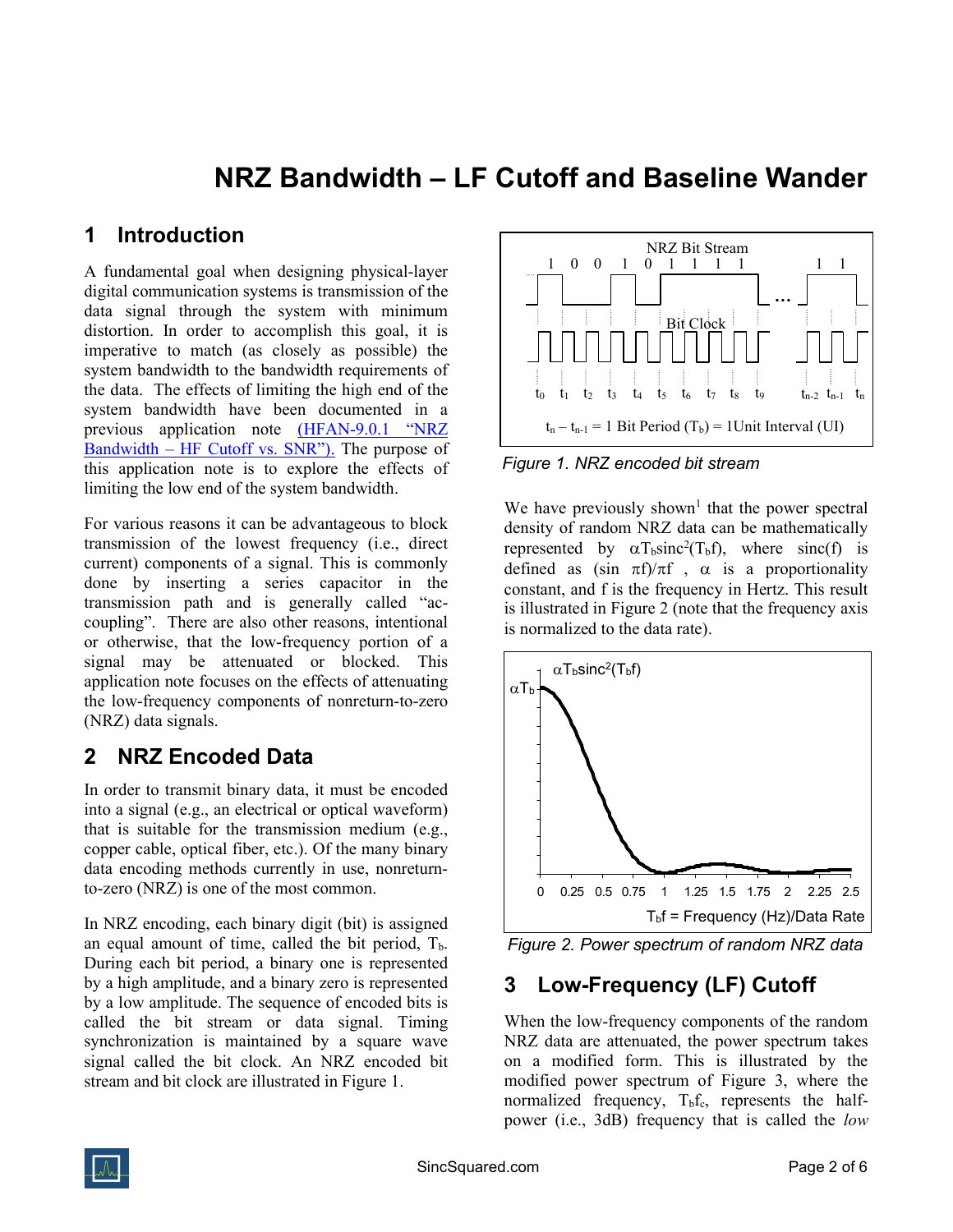frequency (or LF) cutoff. A system that attenuates or blocks low frequencies and passes the higher frequencies is called a high-pass system, and, for such a system, the LF cutoff marks the defined division between the frequencies that are attenuated and the frequencies that are passed.



Figure 3. Power spectrum of random NRZ data

The most important measure of system performance is the bit error ratio (BER). Two of the most important factors that determine the BER are the signal-to-noise ratio (SNR) and timing jitter. (See Maxim application notes HFAN-9.0.2 "Optical Signal-to-Noise Ration and the Q-Factor in Fiber-Optic Communication Systems" and HFAN-4.0.4 "Jitter in Digital Communication Systems, Part 2".) Clearly the loss of the low-frequency portion of the signal power will reduce the SNR and thus degrade the BER. The low-frequency cutoff can also increase the timing jitter (HFAN-1.1 "Choosing AC-Coupling Capacitors"), further degrading the BER.

There is another, more subtle effect that results from removing the low frequencies. It can also degrade the BER. This effect is called baseline wander.

#### 4 LF Cutoff and Baseline Wander

The purpose of this section is to show, by means of an example, what baseline wander is and how removing the low-frequency components from an NRZ bitstream cause it.

A simple example of a single-time-constant highpass network is the ac-coupled transmission system shown in Figure 4. In this figure the time constant,  $\tau$ . of the system is equal to RC, where R is the combined source and load resistance and C is the capacitance of the ac-coupling capacitor. Other examples can also be considered, but the analysis is similar for all high-pass systems.



Figure 4. AC-Coupled Transmission System

We will start with the portion of a transmitted NRZ bit stream shown in Figure 5(a), which we represent mathematically as  $S_T(t)$ . In order to write an expression for  $S_T(t)$  we will use the unit step function, u(t), which is defined as having a value of zero for  $t < 0$  and a value of one for  $t \ge 0$ , i.e.<sup>2</sup>,

$$
u(t) = \begin{cases} 0, t < 0\\ 1, t \ge 0 \end{cases} \tag{1}
$$



Figure 5. (a) Transmitted signal  $S_T(t)$ , (b) High-pass filtered signal  $S_{HP}(t)$ , (c) Filtered out low-frequency component of signal,  $S_{LF}(t)$  $= S_T(t) - S_{HP}(t)$ , and (d) Baseline wander W(t)  $= - S_{LF}(t)$ .

In terms of  $u(t)$ , the expression for  $S_T(T)$  is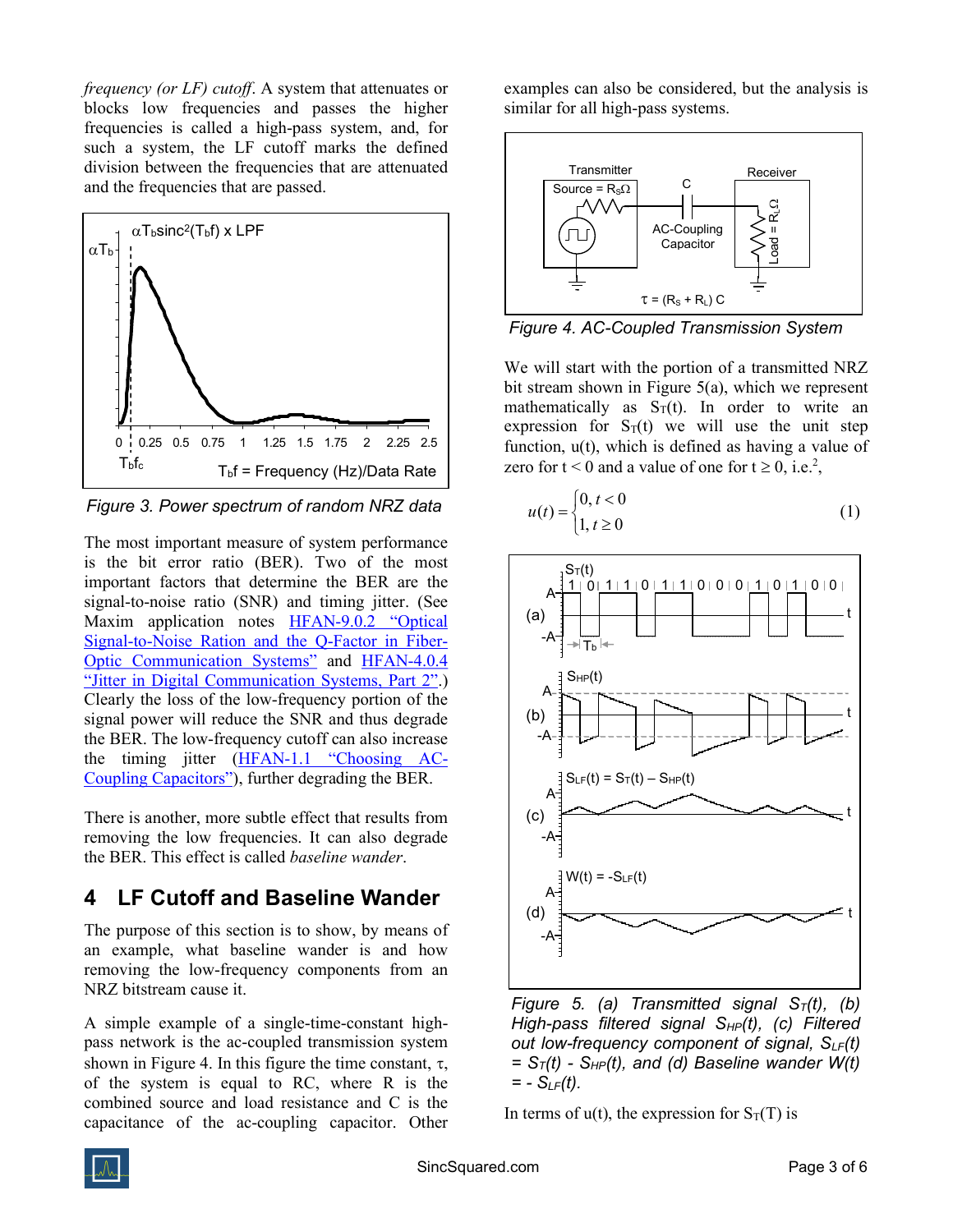$$
S_T(t) = Au(t) - 2Au(t - T_b) + 2Au(t - 2T_b) - 2Au(t - 4T_b) + 2Au(t - 5T_b) - ...
$$
\n(2)

where A is the peak amplitude and  $T<sub>b</sub>$  is the bit period. Next, we recall that the step response of a single-time-constant high-pass network<sup>3</sup> is equal to  $e^{-t/\tau}$ , and using this we can write the following expression for the high-pass filtered signal,  $S_{HP}(t)$ :

$$
S_{HP}(t) = Au(t)e^{-\frac{t}{\tau}} - 2Au(t - T_b)e^{-\frac{(t - T_b)}{\tau}} +
$$
  

$$
2Au(t - 2T_b)e^{-\frac{(t - 2T_b)}{\tau}} - 2Au(t - 4T_b)e^{-\frac{(t - 4T_b)}{\tau}} +
$$
  

$$
2Au(t - 5T_b)e^{-\frac{(t - 5T_b)}{\tau}} - ...
$$
 (3)

which is plotted in Figure 5(b). It is also interesting to note that the low-frequency portion of the original signal (that is filtered out) is just equal to the original signal,  $S_T(t)$ , minus the high-pass filtered signal,  $S_{HP}(t)$ , i.e.,

$$
S_{LF}(t) = S_T(t) - S_{HP}(t)
$$
  
=  $Au(t)(1 - e^{-\frac{t}{\tau}}) - 2Au(t - T_b)(1 - e^{-\frac{(t - T_b)}{\tau}})...$  (4)

This result is illustrated in Figure 5(c). Note that (1  $e^{-t/\tau}$ ) in equation (4) is the step response of a singletime-constant low-pass network<sup>3</sup>. Finally, we see that the average value (i.e., the midpoint between the high and low levels) of the high-pass signal shown in Figure 5(b) changes with time due to the subtraction of the low frequencies. This variation in the average midpoint is defined as baseline wander. The baseline wander, W, is equal to the negation of  $S_{LF} (t)$ , i.e.,

$$
W(t) = -S_{LF}(t)
$$
  
=  $-Au(t)(1 - e^{-\frac{t}{\tau}}) + 2Au(t - T_b)(1 - e^{-\frac{(t - T_b)}{\tau}})...$  (5)

Figure 5(d) is a plot of the baseline wander.

#### 5 Baseline Wander Observations

From the example of the preceding section, we can make a number of important observations regarding baseline wander, but first we need to define a new term. We will define the cumulative bit difference (CBD) as the difference between the number of transmitted zeros and the number of transmitted ones. This definition can be mathematically written as:

$$
CBD[n] = N_0[n] - N_1[n] \tag{6}
$$

where CBD[n] is the cumulative bit difference at the  $n<sup>th</sup>$  bit of the pattern,  $N_0[n]$  is the cumulative number of zeros in the pattern up to the n<sup>th</sup> bit, and  $N_1[n]$  is the cumulative number of ones in the pattern up to the n<sup>th</sup> bit. Using this definition we make the following observations:

- (1) The magnitude of the baseline wander at the  $n<sup>th</sup>$ bit in an NRZ pattern is determined by two factors: (a) the cumulative bit difference at the n th bit, and (b) the magnitude of the lowfrequency cutoff. This means that baseline wander can be controlled by forcing a constant CBD and/or by reducing the frequency of the cutoff.
- (2) The baseline wander changes the fastest when there are sequences of consecutive identical digits (CIDs), and this also causes the fastest possible change in the cumulative bit difference.
- (3) Long strings of CIDs are not the only source of baseline wander. The cumulative bit difference, and hence the baseline wander, changes with any imbalance between the number of ones and zeros.
- (4) The magnitude of the baseline wander is determined entirely by the CBD only when the CBD is computed over a number of bit periods that constitute a small fraction of one time constant. For example, the droop in baseline wander over 0.01 time constants is approximately 0.01, so if we compute CBD[n] only using the previous  $0.01\tau/T_b$  bits, then the baseline wander in this local region of the pattern will be almost entirely determined by this "local" CBD[n]. However, if we compute CBD[n] over a period that is longer than a fraction of the time constant, then the magnitude of the baseline wander will be greatly effected by droop instead of the "long-term" CBD. For example, a long string of CIDs will produce a large change in baseline wander, but if it is followed by a long string of alternating ones and zeros, the baseline wander will eventually droop back to near zero (even though the alternating one-zero sequence has little effect on the CDB).

#### 6 Estimating Baseline Wander

As noted in the above observations, the magnitude of the baseline wander is determined by the cumulative bit difference in the NRZ waveform and

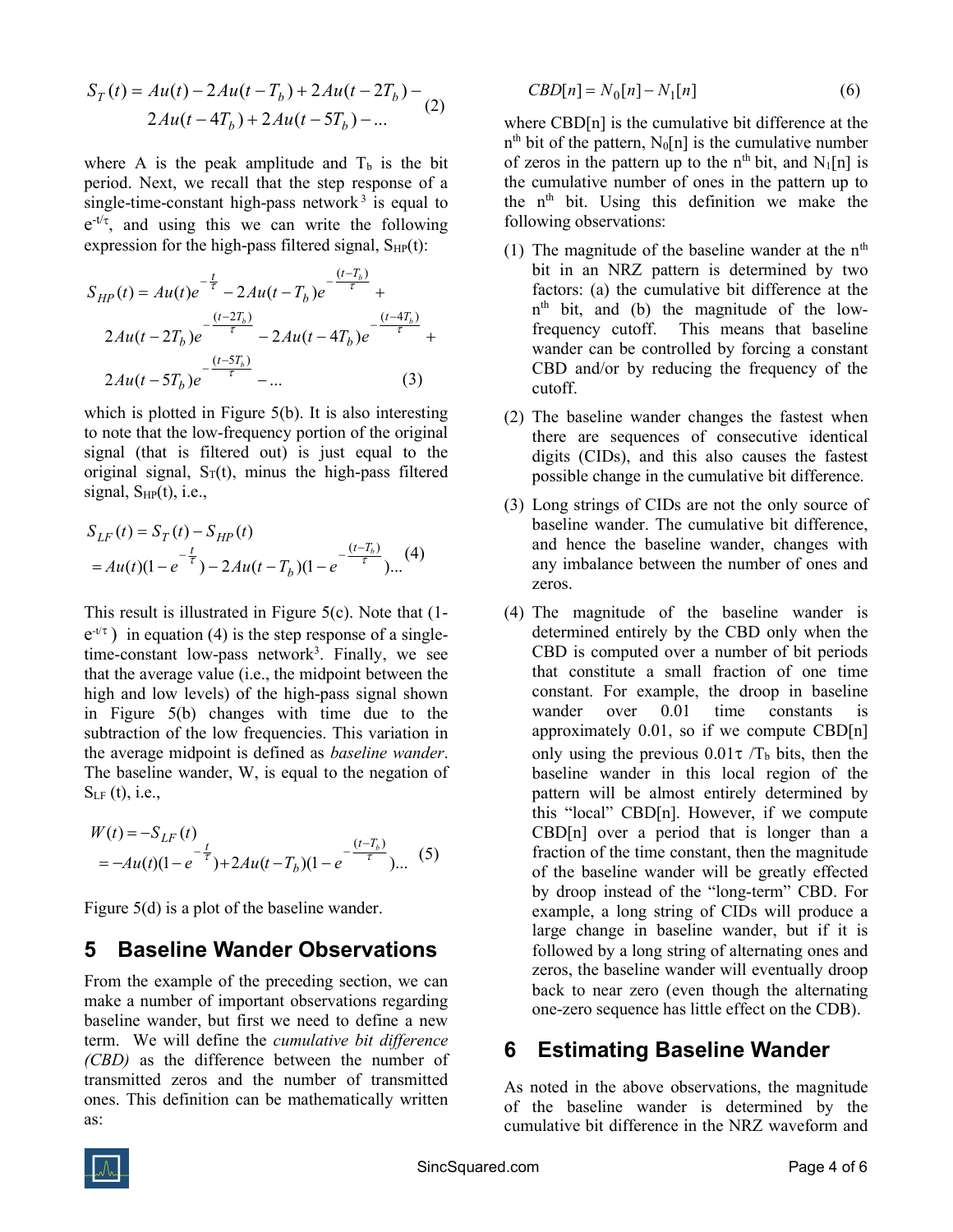by the position of the low frequency cutoff. We also note that the change in the baseline wander over the time of a single bit or series of CIDs is an exponential function and therefore non-linear. This non-linearity means that, in general, the overall change in baseline wander may be different for the same cumulative bit difference depending on the ordering of the bits in the pattern, as illustrated in Figure 6). Calculating and/or plotting the exact value of the baseline wander using exponential functions is possible (as in the example of Figure 5), but can be tedious and time consuming for long data sequences.



Figure 6. Derived from Figure 5(d). The difference in baseline wander for a 110 sequence versus a 101 sequence.

If we make the simplifying assumption that the rate of change of the baseline wander is constant (i.e., linear), then estimation of the baseline wander can be greatly simplified. This is because, for linear baseline wander, the offset accumulates the same (adds linearly) regardless of the particular pattern arrangement. Therefore we can calculate the approximate baseline wander as a function of the local cumulative bit difference (without regard to the exact pattern). Using this method of approximation, the estimated baseline wander can be calculated by substituting the linear approximation for the exponential function in equation (5) as follows:

$$
W(t) = -Au(t)(1 - \frac{t}{T_b}) + 2Au(t - T_b)(1 - \frac{t - T_b}{\tau})...(7)
$$

The major simplification afforded by this method is that the summations over the entire bit sequence in equation (7) can be reduced to the simple form

$$
W(t) = CBD[n] \times \frac{T_b}{\tau}
$$
 (8)

as long as CBD[n] is calculated using the "local" CBD criteria outlined in observation 4 of the previous section.

The accuracy of the linear approximation is a function of the system time constant and the time period over which the estimate accuracy must be maintained. The relationship between the exponential function and its linear approximation (as a function of time) is illustrated in Figure 7 and tabulated in Table I. For example, from Table I we can see that the difference between the linear approximation and the actual exponential function is less than 0.01 as long as the ratio between the time period in question and the system time constant is less than 0.145.



Figure 7. Linear approximation of  $e^{-t/\tau}$ 

TABLE I. LINEAR APPROXIMATION OF  $e^{t/\tau}$ 

| t / $\tau$ | $e^{-t/\tau}$ | $1-t/\tau$ |       |
|------------|---------------|------------|-------|
| 0.045      | 0.95599       | 0.955      | 0.001 |
| 0.102      | 0.90303       | 0.898      | 0.005 |
| 0.145      | 0.86502       | 0.855      | 0.010 |

As an example, we will calculate the necessary system time constant (and corresponding LF cutoff) for accurate linear approximation of baseline wander. Suppose that we are transmitting data at 1Gbps and the maximum CID length is 72 bits. In this case the time for the maximum CID length is 72bits  $\times$  1ns/bit = 72ns. Assume that we wish to keep the estimation error (the difference between the actual and estimated baseline wander) below 0.001 over the maximum CID length. From Table I, we need t / $\tau$  = 0.045 for 0.001 estimation accuracy, so  $\tau$  $= 72$ ns/0.045 = 1.6 $\mu$ s. If we assume a 50 $\Omega$  source and 50 $\Omega$  load, then C =  $\tau$  / R = 1.6 $\mu$ s/100 $\Omega$  = 16nF. The low-frequency cutoff is  $f_c = 1/2\pi\tau$  Hz  $\approx 100$ kHz. Therefore, in this example, the difference between the linear approximation and the actual value will be less than or equal to 0.001 for all CID lengths if we choose an ac-coupling capacitance of